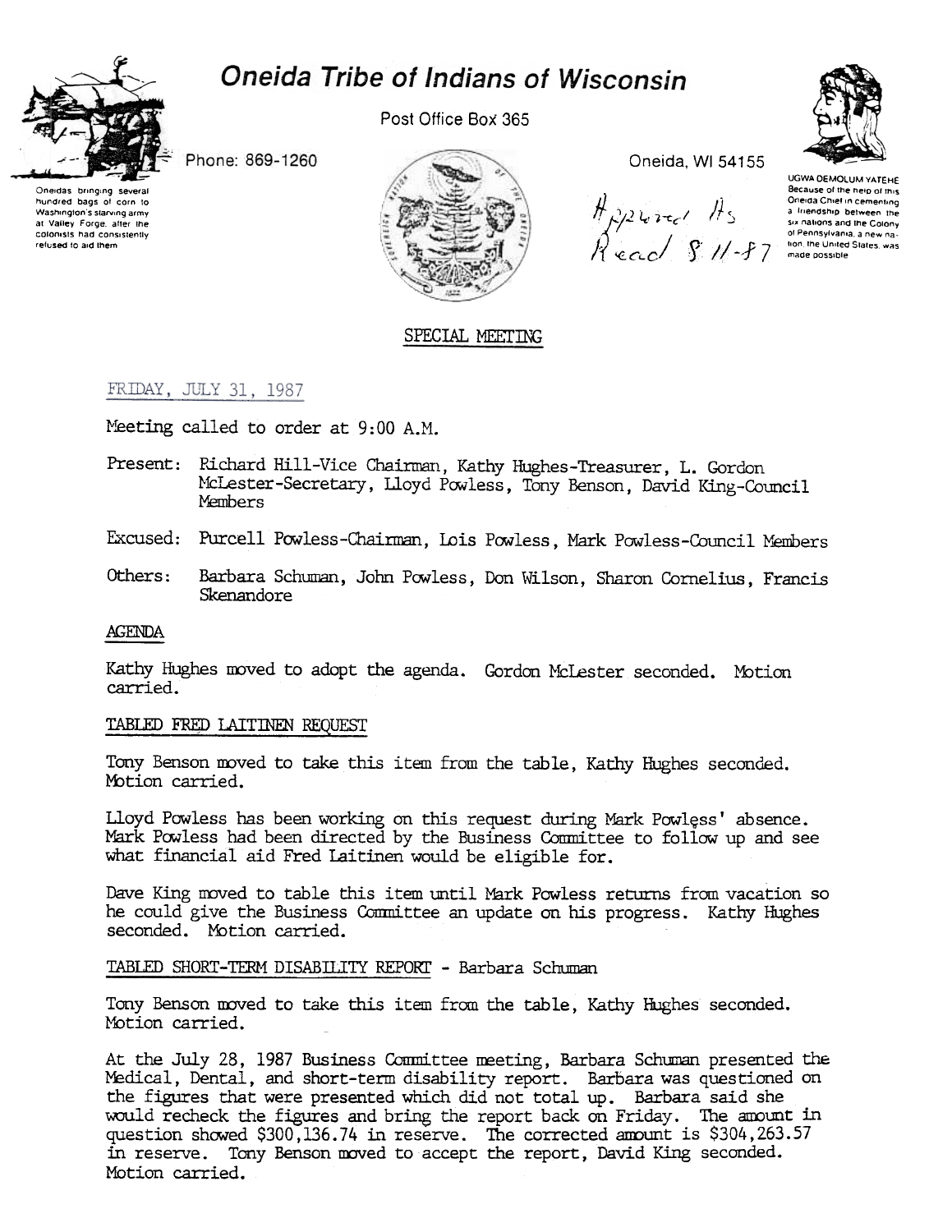ONEIDA TRIBE OF INDIANS OF WISCONSIN SPECIAL MEETING - JULY 31, 1987 Page 2:

#### TABLED INDUSTRIAL PARK LEASE - FOX MIDWEST TRANSPORT

David King moved to take this item from the table, Kathy Hughes seconded. Motion carried.

John Powless has been working with the people from Fox Midwest Transport on the po\$sible leasing of a building in the Oneida Industrial Park.

Don Wilson explained that John Powless was on vacation and would not be back until  $A$ ugust  $10$ , 1987, but John stated that the lease was dependent upon the BIA funds (which the Tribe has not received approval of) and the financial package being in place with the bank.

Don Wilson recommended that the Tribe not sign the lease with the Fox Midwest Transport at this time, but continue to follow-up with the necessary information for possible consideration in the future. Kathy Hughes moved to approve the recommendation, David King seconded. Motion carried.

## Jomr E'UNDING AGREEMENT FOR WATER RESOURCES INVESTIGATIONS & RESOLUrION fI7-31-87-A

The BIA advised of the FY 1987 BIA funding allocation for the continuation of the on-going water resources investigation project through cooperative agreements with the U.S. Geological Survey - Water Resources Division from Madison, WI. As in previous years, the tribes share of matching funds will be provided through a P.L. 93-638 Purchase Order. A supporting tribal resolution is required in order for them to issue the purchase order.

This years cooperative project will accomplish the following projects:

The BIA funding for the Tribe's share of this year's project will be a combination of  $$19,000$  of 1987 money, plus carryover funds from two 1986 purchase orders. Matching funds for each party is \$29,500. BIA must have a tribal resolution requesting the \$19, 000 of 1987 funding.

The project phases for this year are as follows:

- 1. Continuation of ground water sampling and analyses on the tribal bingo/hotel complex to determine impacts of the adjacent Ft. Howard Paper Company's sludge disposal area.
- 2. Development of four new ground water monitoring wells and construction of access roads to expand Item  $#1$ .

Also attached are the two Joint Funding Agreements that are required for the water resources study on the Oneida Reservation during the fiscal year 1987--october, 1, 1986 to September 30,1987.

Please note the amount of one is \$39,700 each side and one is 29,500 each side.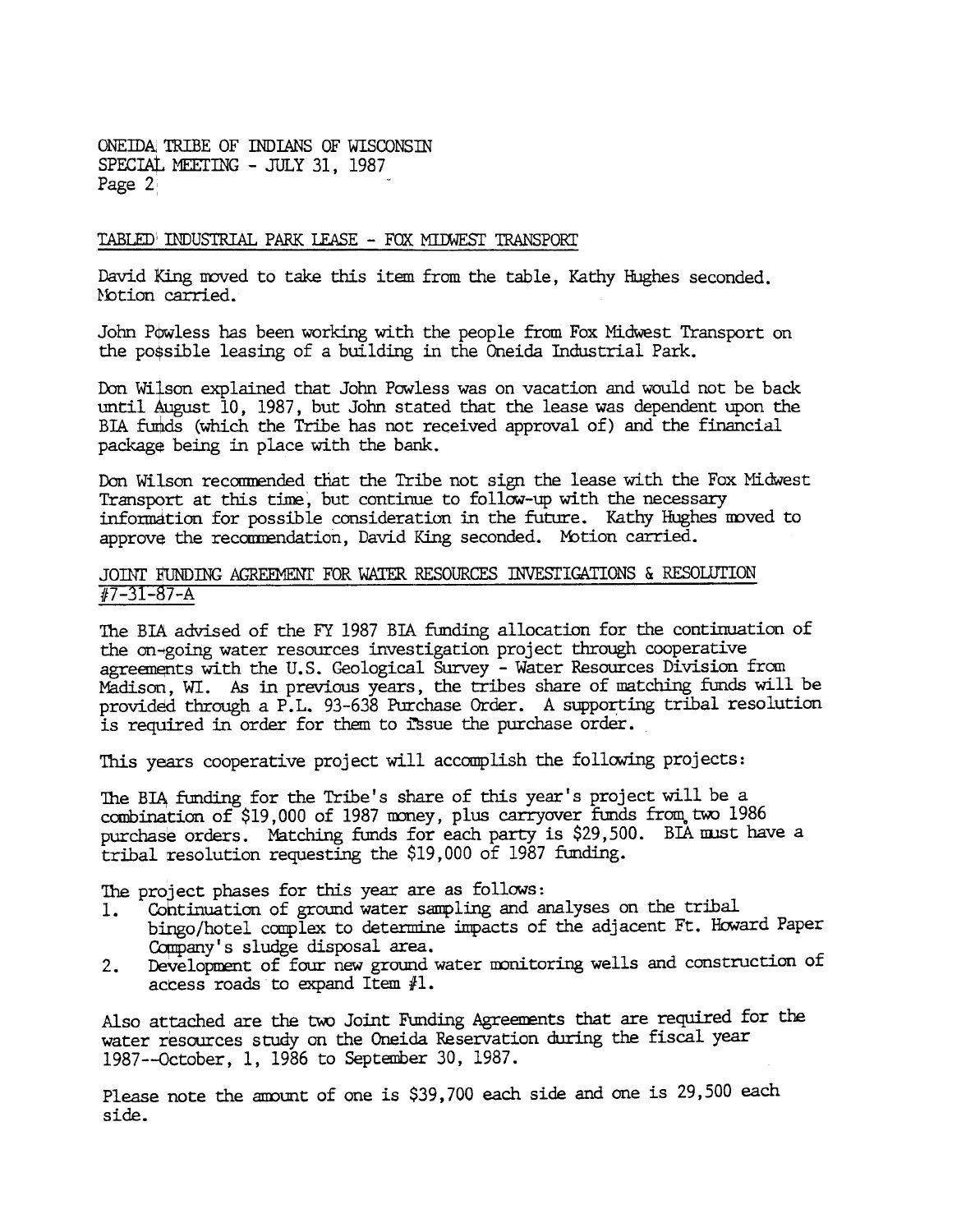ONEIDA TRIBE OF INDIANS OF WISCONSIN SPECIAL MEETING - JULY 31, 1987 Page B

### JOINT FUNDING AGREEMENT FOR WATER RESOURCES INVESTIGATIONS & RESOLUTION  $#7-31-87-A$  (Continued)

These agreements are entered into as the 1st day of October 1986 by the Geological Survey, United States Department of the Interior, party of the first part, and the Oneida Business Conmittee, Oneida Tribe of Indians of Wisconsin, party of the second part. (See attached agreements.)

Resolution  $#7-31-87-A$ :

WHEREAS, the Oneida Tribe's Business Committee is charged with protecting the natural resources of the Tribe, and

WHEREAS, there is an ongoing ground water pollution investigation that directly affects tribal ground water quality, and

WHEREAS, additional ground water monitoring wells are required to assess the impact of mitigation effort at the site.

NOW, THEREFORE BE IT RESOLVED: That the Bureau of Indian Affairs continue to provide technical assistance to the Tribe to alleviate potential hazards.

David King moved to approve the two agreements and Resolution  $#7-31-87-A$ , Lloyd Powless seconded. Motion carried.

CIVIL RIGHTS & APPEALS COMMISSION - Sharon Cornelius

Sharon Cornelius requested the Business Committee to approve the following job description and have it posted.

In the contract of the contract of the contract of the contract of the contract of the contract of the contract of the contract of the contract of the contract of the contract of the contract of the contract of the contra

Oneida Tribal Advocate/Paralegal (30 -40 hours dependent upon need) Grade 13  $(56.95 - 59.75)$  Negotiable depending upon training and experience.

#### Duties & Responsibilities:

- 1. Train to become an advocate for individual rights within the Oneida tribal government system/
- 2. Attend specific training sessions.
- 3. Advocate for tribal people who fall within the jurisdiction of the dneida Tribe and who require such services inorder to have their ipdividual rights protected.
- 4. Be familiar and become knowledgeable of the legislative, judicial and administrative procedures of the Oneida Tribe.
- 5. Act as a research person for the Oneida Legal staff.
- 6. Other job related duties as assigned by supervisor.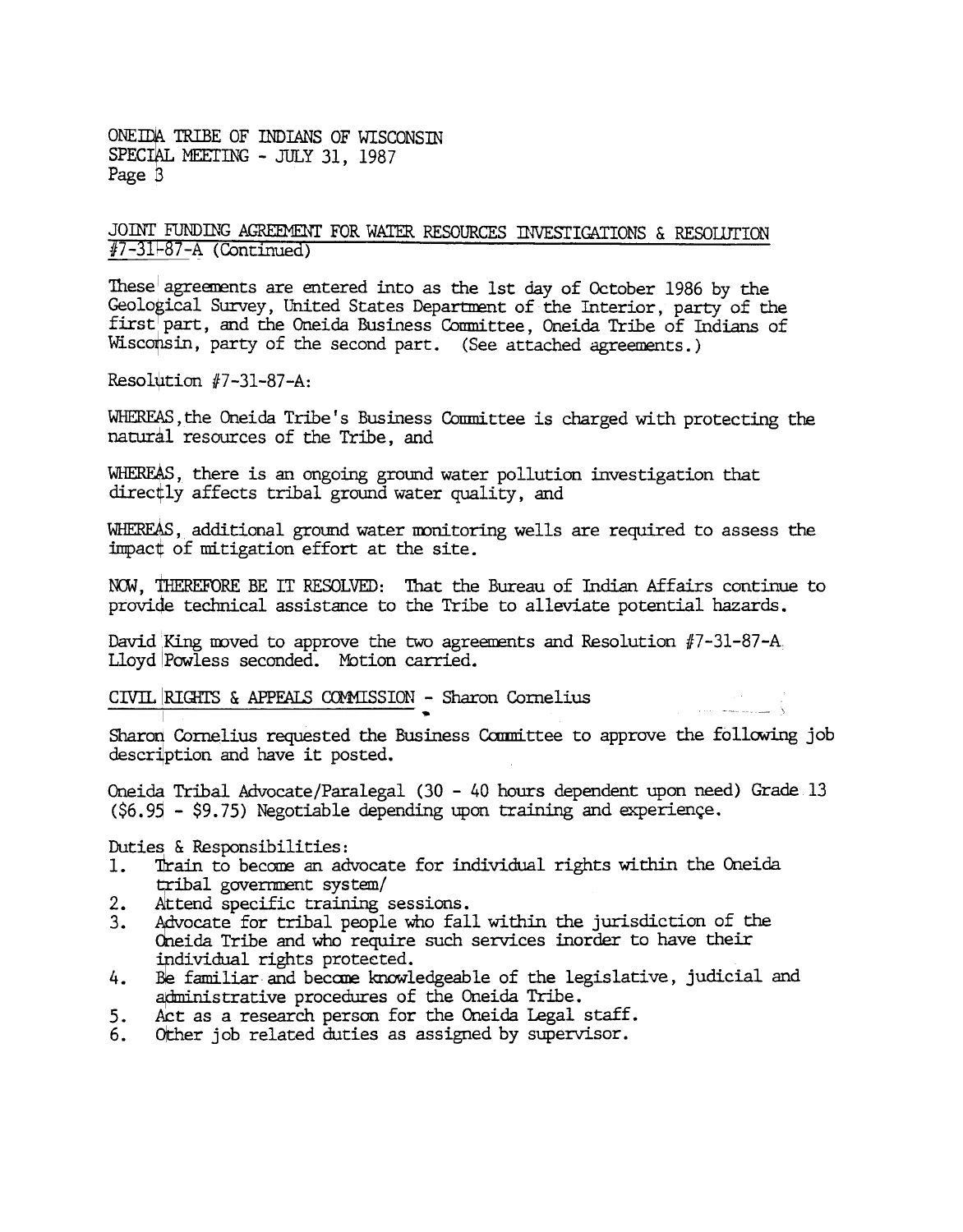ONEIDA TRIBE OF INDIANS OF WISCONSIN SPECIAL MEETING - JULY 31, 1987 Page 4

# CIVIL RIGHTS & APPEALS COMMISSION (Continued)

Qualifications:

- 1. High School diploma or GED required.
- $2.$ Good communication skills required.
- Essay test administered by the Personnel Office.  $3<sub>z</sub>$
- 4. Must be an enrolled member of the Oneida Tribe of Indians of Wisconsin
- Advocating experience preferred. 5.
- 6. A T.N. test is required.
- Knowledge of Oneida Tribal government and administrative system.  $7.$
- 8. Paralegal experience preferred.

Tony Benson moved to approve the request, David King seconded. Motion carried.

#### PICTURES FOR ANNA JOHN NURSING HOME

Mary Lemieaux had painted some pictures for the Video Show that was made on the Oneida Land Claims in New York. These pictures have been sitting in the Business Committee Conference Room and Tony Benson requested that they be given to the Oneida Nursing Home for their use.

Gordon McLester moved to approve the request, Kathy Hughes seconded. Motion \* carried.

ANNOUNCEMENT OF THE ELECTION RESULTS

Rick Hill agreed to give out the Election results at 3 p.m. on Sunday afternoon in the Norbert Hill Center Cafeteria.

#### LOAN APPLICATION RECOMMENDATION

The Loan Committee met on Thursday, July 30th to review the applications for the Tribal Loan Program.

A discussion was held on the question that was raised by Gary Schuyler about foundations and basements. The Committee recommends that the wording remain as is in the regulations, and be reviewed before the program starts up on October 1, 1987.

The Committee recommends the following persons for the Loan Program:

Art & Leona Charles: New home construction on vacant land. Perc test approved by Indian Health Service; total price of home \$43,754 to be built by "Lift-Time Structures", tribes amount for loan is \$7,750.80.

Gary & Sharon Cornelius: has been pre-approved by the Bank purchasing 5 acres and improvements, seller will install new septic system. Totaling price of home is  $| $82,500$ , tribes amount for loan is  $$15,000$ .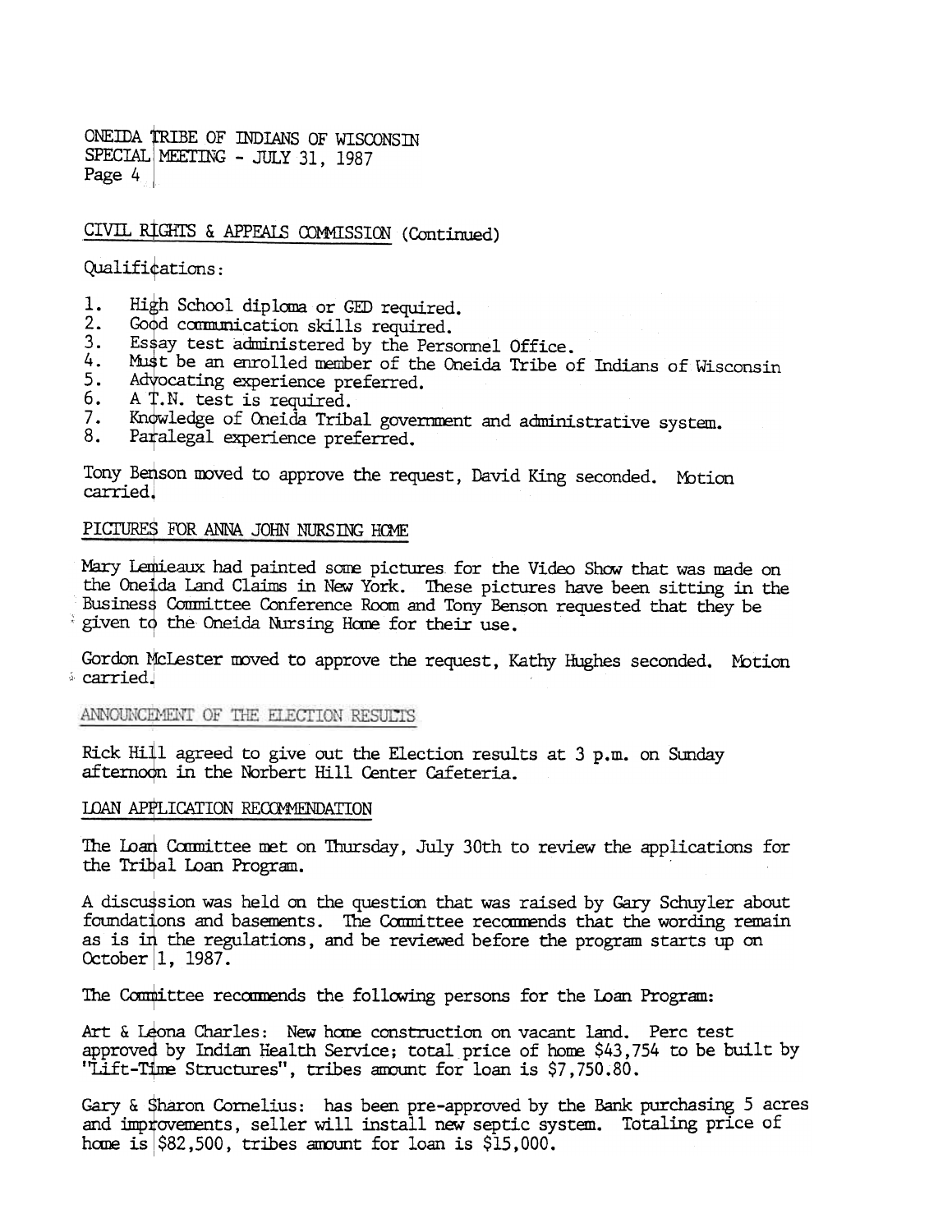ONEIDA TRIBE OF INDIANS OF WISCONSIN JULY 31, 1987 Page 5

#### LOAN APPLICATION RECOMMENDATIONS (Continued)

Gary & Felicia Schuyler: Vacant land applied for trust, double-wide with basement totals \$45,000; less \$5,000 which buyer will contribute. Tribes amount of loan is \$8,000.

Steven & Pat Lauterbach: .30 acres and improvements, has city sewer total price of home is \$59,000; tribes amount is \$11.980.

Gerald Doxtator: Has been approved by bank and will be closing in 2 weeks.

George Melchert: Bank approval and Oneida Housing Authority is coordinating a joint meeting for closing with bank.

Eli Webster: Bank approval is pending. Applicants have been given until August 4th to complete their application process.

Anyone not able to meet the banks requirements will remain on our list, and be given priority for future loans.

After the 5 loans are completed the Committee will meet one more time to review the regulations of the Loan Program and make recommendations to the Business Committee.

Kathy Hughes moved to approve the recommendations, Lloyd Powless seconded. Motion carried.

ADDENDUM TO SHARON METZ'S CONTRACT

This agreement between the Oneida Tribe of Indians of Wisconsin and Sharon Metz,  $\overline{C}$  consultant, signed on  $\overline{C}$ , 1987, by both parties is hereby amended to included the following:

- The Consultant shall be reimbursed by the Tribe for all reasonable and 13. necessary expenses incurred in the fulfillment of this Agreement. Such expenses shall include, but are not limited to:
	- a. travel
	- b. lodging
	- $|c.$  meals
	- d. phone calls
	- e. document preparation
	- f. mailing and postage
	- g. printing

Reimbursement will occur within thirty (30) days after presentation by the Consultant. These expenses shall be limited to \$500.00.

 $\sim 10^{11}$  km  $^{-1}$ 

Further, the Agreement and all of its provisions shall be extended to October 5, 1987. There are no other revisions or amendments. Kathy Hughes moved to approve the addendum, Tony Benson seconded. Motion carried.